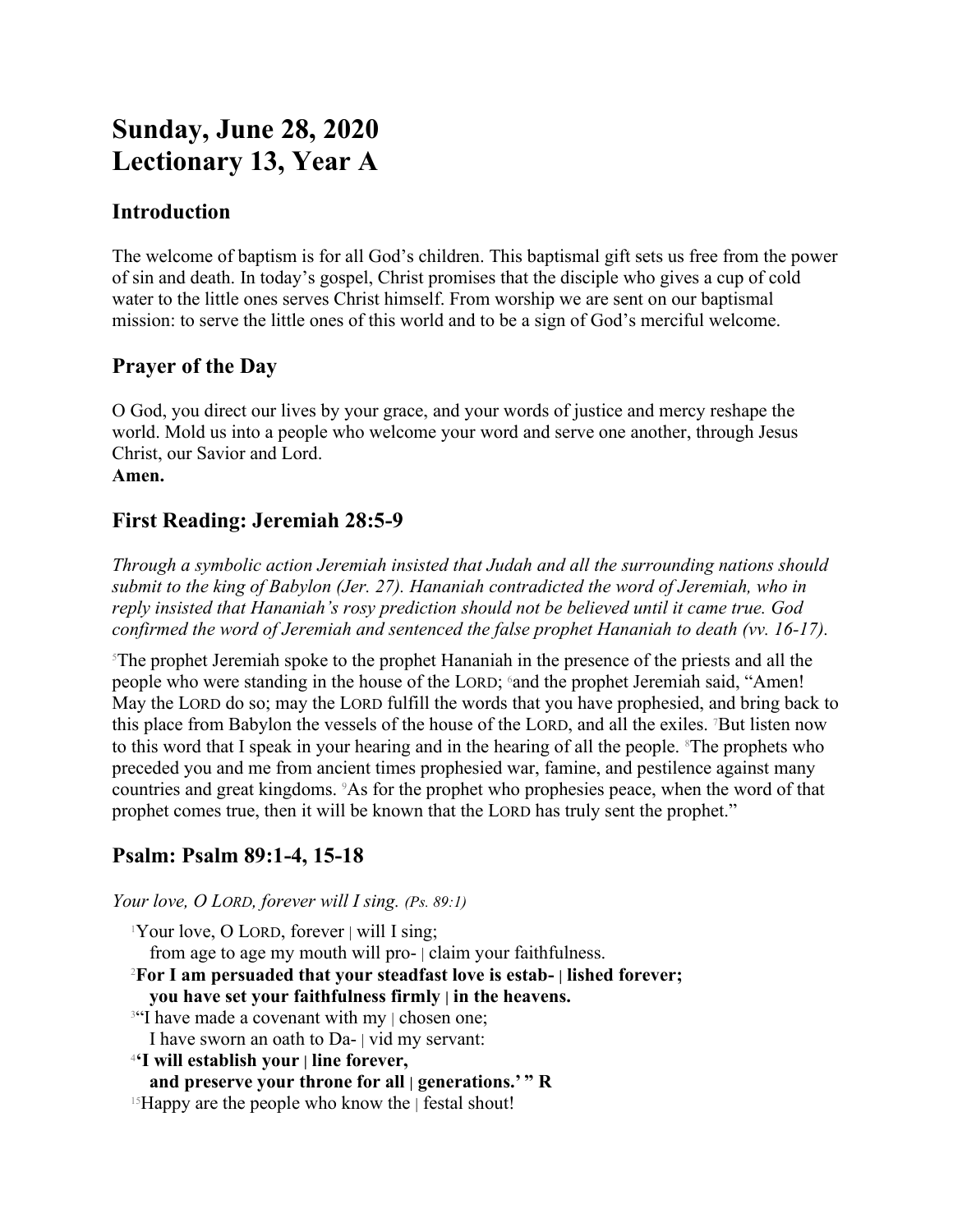They walk, O LORD, in the light | of your presence. <sup>16</sup>**They rejoice daily | in your name; they are jubilant | in your righteousness.** <sup>17</sup>For you are the glory  $\vert$  of their strength,

and by your favor our might | is exalted. <sup>18</sup>**Truly, our shield belongs | to the LORD;**

**our king to the Holy | One of Israel. R**

### **Second Reading: Romans 6:12-23**

*Sin is an enslaving power which motivates us to live self-serving, disobedient lives. Sin's final payoff is death. We, however, have been set free from sin's slavery to live obediently under God's grace, whose end is the free gift of eternal life.*

<sup>12</sup>Do not let sin exercise dominion in your mortal bodies, to make you obey their passions. <sup>13</sup>No longer present your members to sin as instruments of wickedness, but present yourselves to God as those who have been brought from death to life, and present your members to God as instruments of righteousness. 14For sin will have no dominion over you, since you are not under law but under grace.

<sup>15</sup>What then? Should we sin because we are not under law but under grace? By no means!  $16$ Do you not know that if you present yourselves to anyone as obedient slaves, you are slaves of the one whom you obey, either of sin, which leads to death, or of obedience, which leads to righteousness? 17But thanks be to God that you, having once been slaves of sin, have become obedient from the heart to the form of teaching to which you were entrusted, 18and that you, having been set free from sin, have become slaves of righteousness. <sup>19</sup>I am speaking in human terms because of your natural limitations. For just as you once presented your members as slaves to impurity and to greater and greater iniquity, so now present your members as slaves to righteousness for sanctification.

<sup>20</sup>When you were slaves of sin, you were free in regard to righteousness. <sup>21</sup>So what advantage did you then get from the things of which you now are ashamed? The end of those things is death. 22But now that you have been freed from sin and enslaved to God, the advantage you get is sanctification. The end is eternal life. <sup>23</sup>For the wages of sin is death, but the free gift of God is eternal life in Christ Jesus our Lord.

### **Gospel: Matthew 10:40-42**

#### *When Jesus sends his disciples out as missionaries, he warns them of persecution and hardships they will face. He also promises to reward any who aid his followers and support their ministry.*

[Jesus said to the twelve:] 40"Whoever welcomes you welcomes me, and whoever welcomes me welcomes the one who sent me. 41Whoever welcomes a prophet in the name of a prophet will receive a prophet's reward; and whoever welcomes a righteous person in the name of a righteous person will receive the reward of the righteous; 42and whoever gives even a cup of cold water to one of these little ones in the name of a disciple—truly I tell you, none of these will lose their reward."